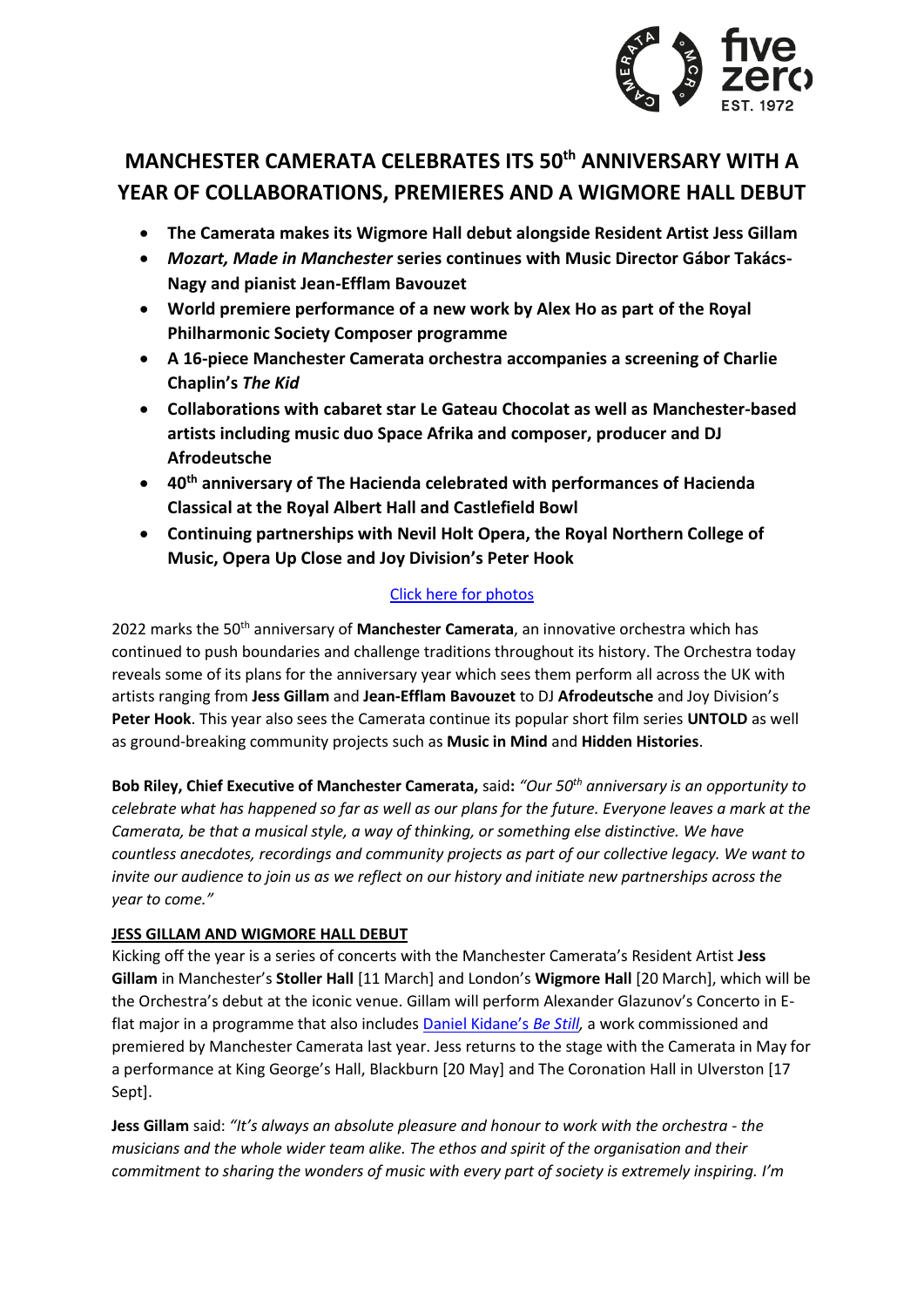

*looking forward to joining them on stage in the new year as part of their anniversary celebrations here's to the next 50 years!"*

### **MOZART, MADE IN MANCHESTER**

The Orchestra releases the sixth volume of its popular *Mozart, Made in Manchester* recording series on Chandos with Music Director **Gábor Takács-Nagy** and pianist **Jean-Efflam Bavouzet** [1 April]. The series also returns in concert form, with performances at Stoller Hall on 25 March and 23 September. **Gábor Takács-Nagy** will be featured in the Camerata's next instalment of **UNTOLD**, its short film series which uses music to share personal stories. The episode will see Gábor talk about his monumental move from playing the violin to conducting, a pivotal moment in his career following 17 years leading the Takács Quartet. In this film set to a soundtrack chosen by Gábor, the Camerata explores the undeniable power of music and how music provided spiritual medicine for Gábor at a time most needed.

## **PREMIERES AND NEW COLLABORATIONS**

Other highlights of the year include the world premiere of a new commission by composer **Alex Ho**  as part of the **Royal Philharmonic Society Composer programme**, which will be part of an intergenerational performance by the people of Gorton, Manchester, where the Camerata is based [17 Nov].

The Camerata takes to the stage with Manchester-based music duo **Space Afrika** for a performance of Steve Reich's *Music for 18 musicians* at Stoller Hall [14 May]. The Orchestra is also working with Manchester-based composer, producer and DJ **Afrodeutsche** on a new project and takes to the stage with cabaret star **Le Gateau Chocolat** on his show *Pandora*. Details about both projects will be announced soon.

Manchester Camerata continues to push boundaries with *Unquiet,* its new series focussing on the intersection between contemporary classical and electronic music culture. Curated by **Robert Ames** in partnership with NEW**FORM** Music**,** the series will feature new commissions from cutting edge artists and composers.

#### **OTHER HIGHLIGHTS**

The Orchestra returns to Huddersfield Town Hall for a concert of Bach's *St John Passion* with the Huddersfield Choral Society, conducted by **Gregory Batsleer** [2 April]. Audiences will also have the opportunity to watch a screening of Charlie Chaplin's 1921 silent film *The Kid* with the Camerata performing the score live at HOME in Manchester [16 June]. December 2022 will see the return of the Manchester Camerata's popular *Festive Happening* concert at Manchester's Albert Hall and a performance of Handel's **Messiah** at their home The Monastery in Gorton.

Other performances of the show are scheduled all across the UK throughout the year. The Orchestra also has performance plans with **Opera Up Close**, **Salaam Festival** and **Orchestras Live** in addition to other R&D projects, all of which will be announced in due course.

#### **ONGOING PARTNERSHIPS**

2022 also sees Manchester Camerata continue collaborations with various partners, including **Nevill Holt Opera** where the Orchestra performs Puccini's *La bohème* [8-14 June] and a return the stage with **Peter Hook** for his *The Sound of Joy Division Orchestrated* shows at the 02 Apollo in Manchester and the London Palladium [14-15 Oct]. **Peter Hook** will be featured in the Camerata's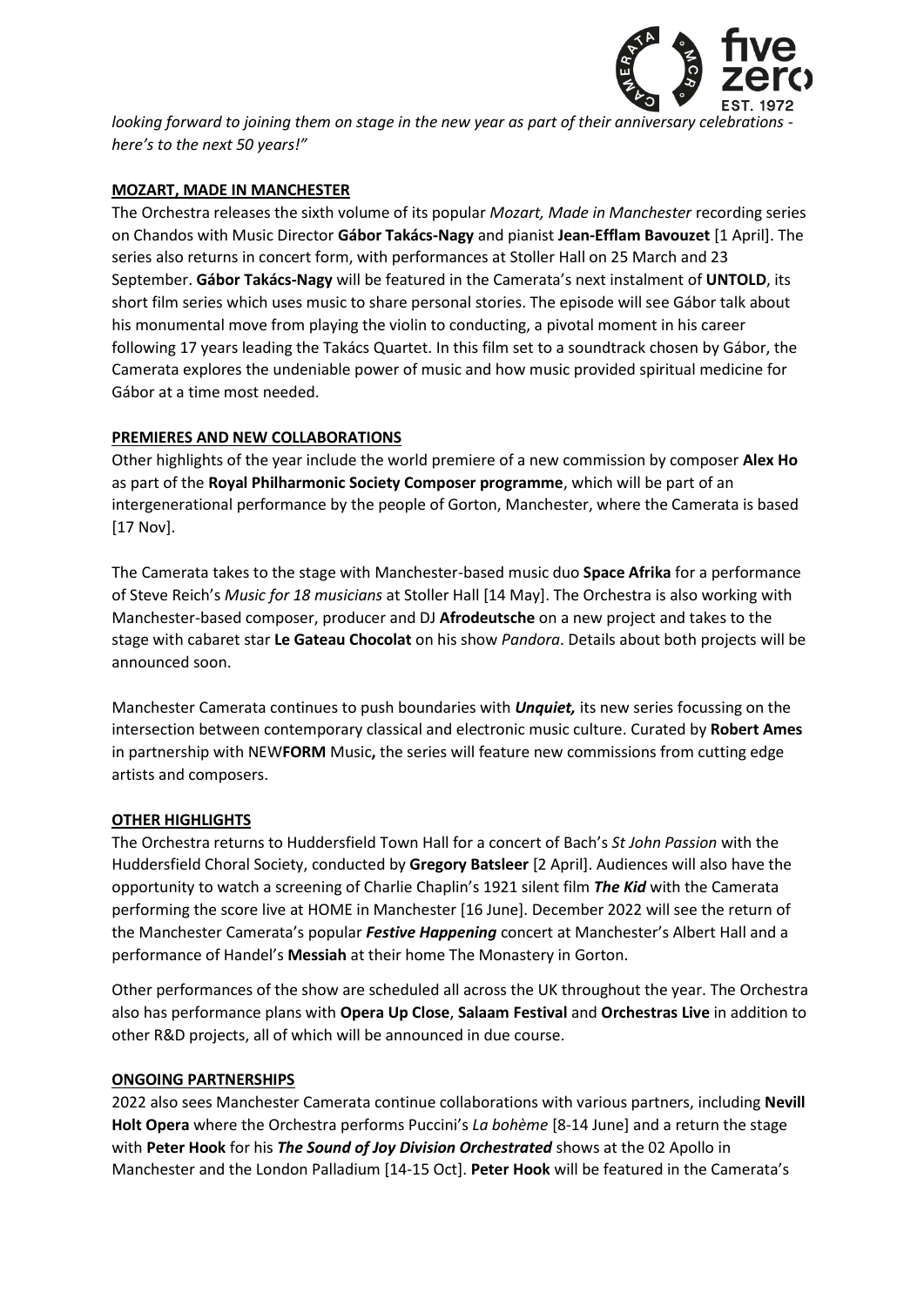

UNTOLD short film series later this year. Manchester Camerata present two big performances of Hacienda Classical at the Royal Albert Hall [13 May] and Castlefield Bowl [8 July] to mark the 40<sup>th</sup> anniversary of the series, which has seen the Orchestra perform at Glastonbury, Isle of Wight Festival and more.

### **EDUCATION AND COMMUNITY WORK**

In addition to its performance work, Manchester Camerata also continues its ongoing partnership with the **Royal Northern College of Music** where it takes part in chamber music workshops, a conducting weekend and other opportunities for students. A number of musicians in the Camerata, including its leader **Caroline Pether**, were students at the College.

Following its move to **The Monastery** in Gorton East Manchester, Manchester Camerata continues to embed itself in the local communities there through its participant-led music-making programme.

The organisation continues its successful **Music in Mind** programme for people with dementia and their carers. Two new PhD studies will begin later in the year, continuing our decade-long partnership with the University of Manchester and its research teams, led by Professor John Keady. The Camerata will be working in partnership with other tech and dementia groups to further develop its **Music in Mind: Remote** training app and online resource for carers for wider impact across Greater Manchester.

In its younger people's programme, Camerata is partnering with Gorton's Hideout Youth Zone to continue their creative song-writing choir. A series of workshops in St Peters High School in Longsight will bring together students and multi-genre artists in grime and hip hop, such as artist **LayFullStop,** to help inspire the students in all aspects of musicianship. Composer **Lavender Rodriguez** leads the Camerata's **Hidden Histories** schools project, which celebrates the works of underrepresented composers of the past.

Other schools' work outside Greater Manchester includes projects with long-term partners **Orchestras Live** in the North East, The Entrust Partnership Stoke, Staffordshire and Telford, plus inspiration projects in Sefton and Knowsley.

**- ENDS -**

**For more information please contact:**

**Rebecca Johns at Premier [Rebecca.johns@premiercomms.com](mailto:Rebecca.johns@premiercomms.com) | +44(0)7715 205 196**

**Rachel Furst PR [rachelfurstcomms@gmail.com](mailto:rachelfurstcomms@gmail.com) | +44(0)7957 457 668**

**PHOTOS** [Click here for a folder of photos. Picture credits included in each file name.](https://www.dropbox.com/sh/gu0zojp2uq1ighk/AAB49vSUDqhk9yYBI0oOb90Xa?dl=0)

**MANCHESTER CAMERATA**

#### ★★★★★ **'It doesn't get much better than this' (The Independent)**

Manchester Camerata is a registered charity, working and performing in Manchester and worldwide since 1972.